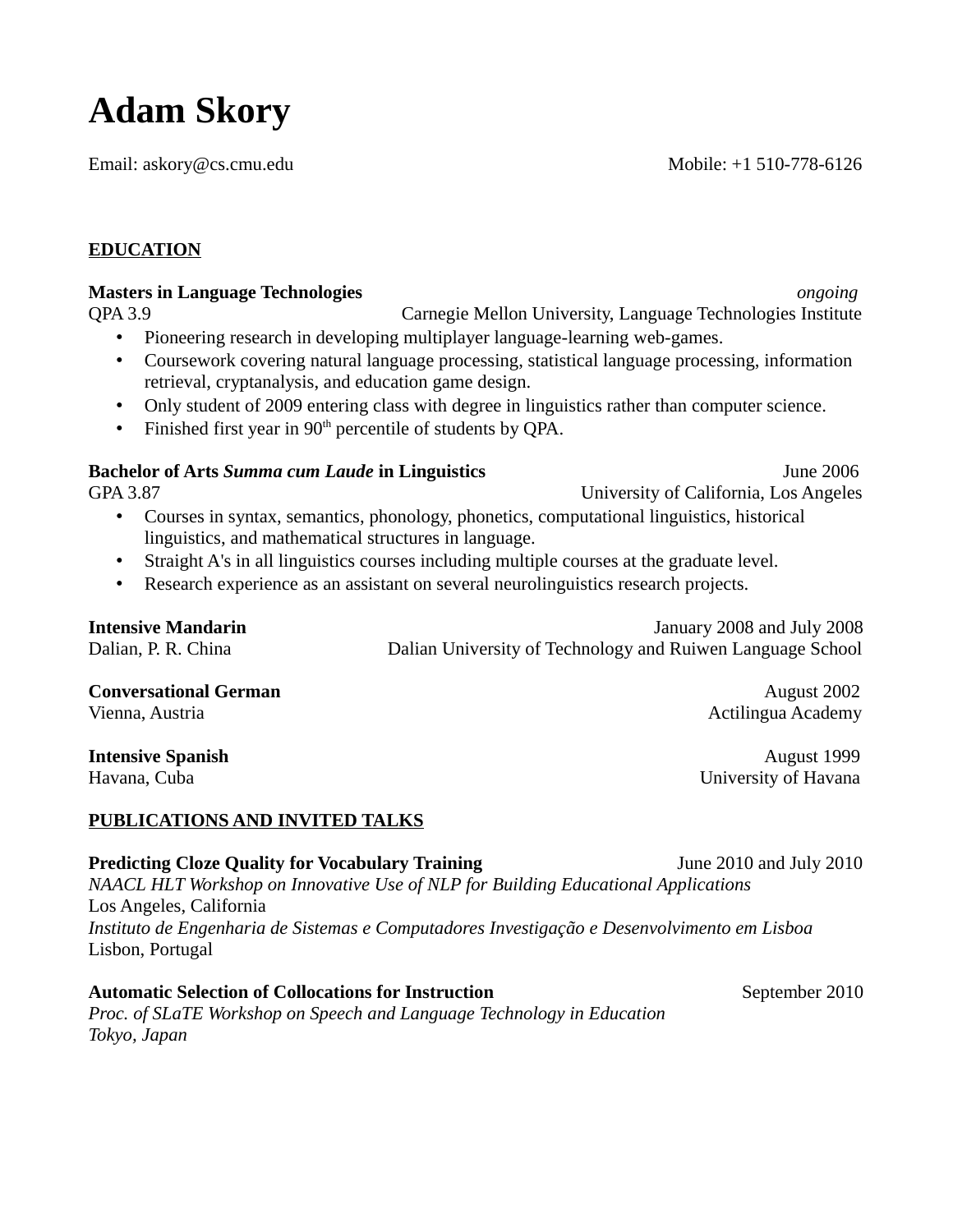**UCLA Bragin Prize in Human Complex Systems, 2nd Place** October, 2005 For *Evolutune*, an interactive program demonstrating aesthetic evolution of music.

#### **Siebel Scholars Fellowship** September, 2010

**AWARDS**

Siebel Scholars Foundation

#### **WORK EXPERIENCE**

#### **English Teacher, Jeongseon County Office of Education** August 2006 to August 2007

- Gohan City, Jeongseon County, R. O. Korea
- Taught English classes to students aged 7 to 60 rotating among six public schools.
- Successfully identified and employed culturally appropriate behavior as the only foreign teacher serving two rural communities.
- Worked up to 50% more teaching hours than contractually obligated.
- Achieved near-fluency in spoken Korean.

#### **Volunteer Teacher, Sheila Kothavala Institute for the Deaf** September to December 2003

Bangalore, India

- Taught science, math, and writing to underprivileged, hearing-impaired Indian children.
- Intensively tutored several high-needs students at the individual level.

### **LANGUAGE SKILLS**

- Fluency in English, Spanish, and Brazilian Portuguese.
- Proficiency in Korean, French, German, and Mandarin Chinese.
- Formal studies in Latin, Classical Arabic, Hindi, Japanese, and Nahuatl.

### **COMPUTER SKILLS AND TRAINING**

Programming and scripting

- C++, Java, Hadoop, Ocaml: academic training and experience.
- Bash, PHP, Perl, Python and SQL: private study and practical familiarity.

Web and game design

• Apache, Django, CSS, Javascript, AJAX, Comet, Flash, and ActionScript: experience in maintaining and personal and commercial websites and research related game development.

#### Platforms

- Windows and MacOS: use since early childhood.
- Linux: twelve years of experience installing, maintaining, and using several distributions.

### **OTHER SKILLS**

- More than three years work and study in Asia, Latin America, and Europe.
- Expert in communicating and cooperating across personal, cultural, and linguistic barriers through travel in more than 35 countries.